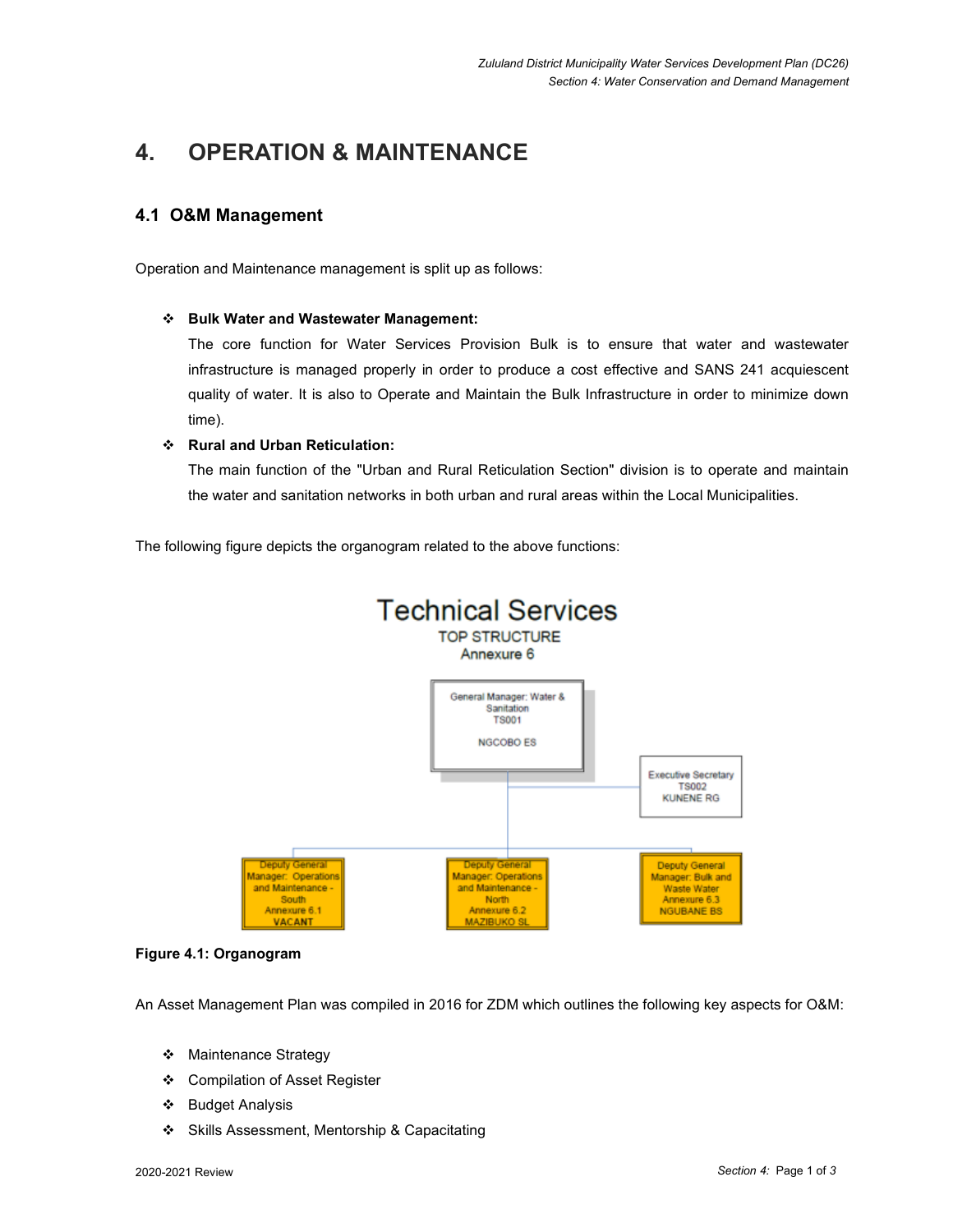

The life cycle for O&M as depicted in the Asset Management Plan can be reviewed below:

#### **Figure 4.2: Asset Management Life Cycle**

An Infrastructure Management Plan, Infrastructure Programme Management Plan, and Operations Management Plans are in place, and reporting is done on a monthly basis.

## **4.2 O&M Budget Requirements**

Of critical importance is the funding of Operations and Maintenance of existing and future schemes as they are being commissioned. Correct O&M of physical infrastructure is arguably more important than infrastructure construction because unless successful preventative maintenance procedures are instituted schemes will become inoperative. As a large proportion of expenditure relates to staff, competent personnel are required to ensure that the large investments in water services are not negated through dysfunction or dereliction.

Table 4.1 below shows the operational costs associated with the provision of water services in the district against the total income. At present a significant deficit exists for O&M, and ZDM is addressing these issues